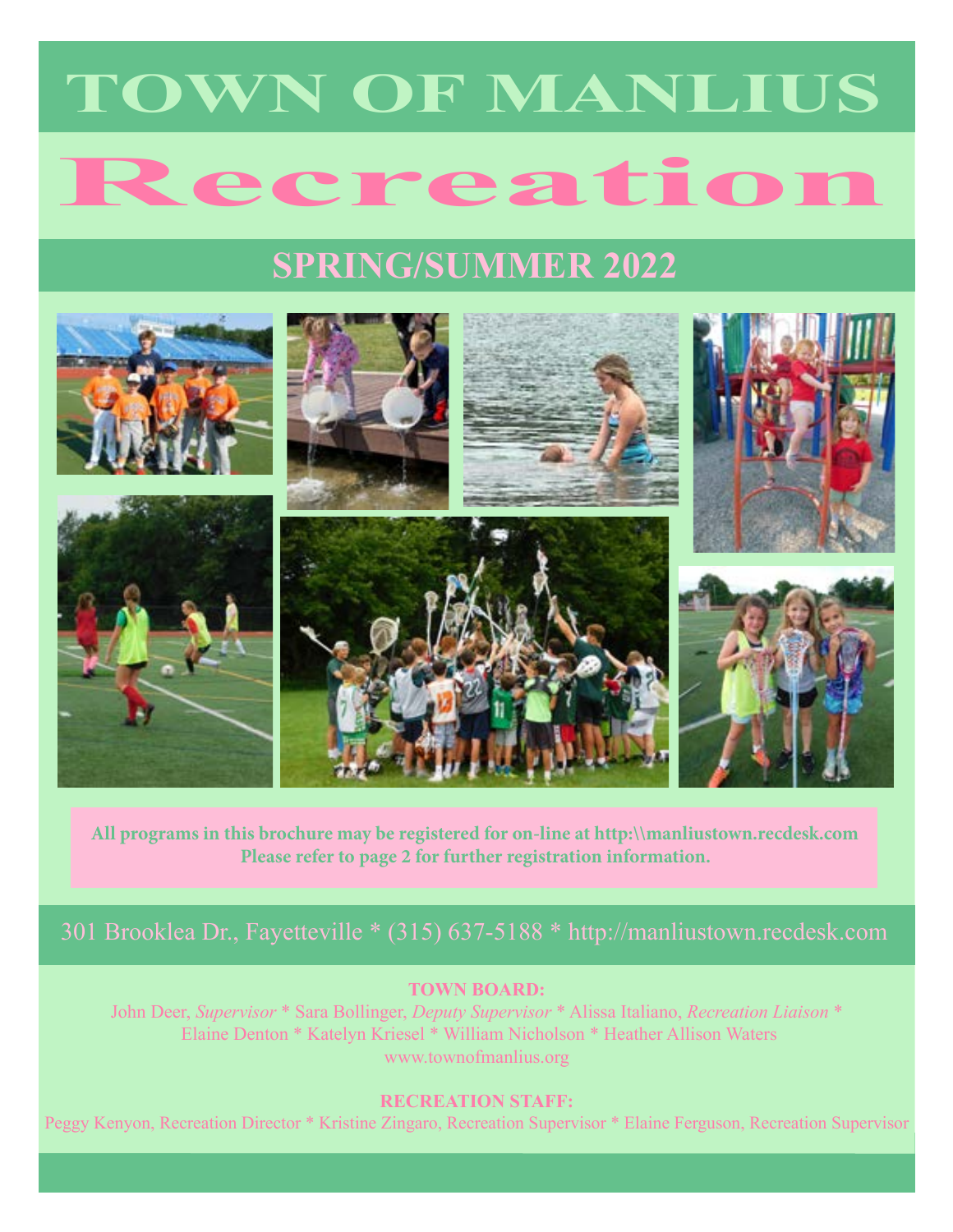# **Reference Information**

# **Table of Contents**

| <b>Community Theater Production "Into The Woods"12</b> |
|--------------------------------------------------------|

**If you have not already done so**, in order to sign up for any programs, residents need to input their information into our system once and then it will be there for all future programs registered for. Please go to http://manliustown.recdesk.com to set up your individual and/or family Profile on the RecDesk Community portal. You will "create account" and put in your own information then add family members to input each child's complete information. Parents need to be in the system to receive receipts by e-mail and the children/participants need to have all information completed for the instructors/coaches of programs. Please do this before registering for any programs so that when we receive your registration the information will all be correctly entered into our system by you. Participants are not registered for a program until payment is received in the recreation office. Registration is taken on a first come first serve basis, therefore, there is a chance that some programs will be full when you attempt to register. The Town of Manlius reserves the right to cancel programs at any time. **PLEASE NOTE:** There will be a \$20.00 service charge imposed on all returned checks.

### **Registration Information**

**All programs in this brochure may be registered for on-line at http://manliustown.recdesk.com**

If you choose to register on-line you will need to use a credit card and there is a user fee of approximately 3% . You may still mail in payments to our office after you have created a profile is in our system.

> Four Seasons Golf & Ski Center Saturdays 9:00 or 10:00 AM April  $30^{\text{th}}$  - May  $21^{\text{st}}$ Ages 8 and up Clubs and balls provided. 4 weeks of 1 hour lessons **FEE**: \$110.00 per person per session

Grades  $5<sup>th</sup> - 12<sup>th</sup>$  Phil Rudolph, girls varsity tennis coach will organize these leagues for intermediate to advanced players, boys and girls. A Round Robin format will allow players to play different opponents each day. Players will be matched with others of comparable ability. Each player earns points for each game won. Awards will be given for those who accumulate the most points throughout the season. **FEE:** \$75.00 per player per league

**REFUNDS:** If a program is cancelled due to insufficient enrollment, then all persons registered will receive a full refund. Refunds for participant cancellation will be given up to one week before the program starts minus a \$5.00 cancellation fee unless a household credit is chosen. Cancellation within one week of the start of program for a medical reason will receive a full refund minus the \$5 cancellation fee unless a household credit is taken. If there is not a medical reason for the cancellation it is up to the program director/coach how much refund, if any, can be given. If cancellation occurs once the program starts, even for medical reasons, the amount of refund will be determined by the program director/coach and the individual will receive that refund, if any, minus the \$5 cancellation fee unless they choose the household credit. To avoid the cancellation fee you can choose to take a household credit which means you can use that money towards a future program.

Certain Senior Trips have different refund policies that are listed in the trip description. This is due to tickets needing to be purchased in advance.

IF A PROGRAM STATES NO REFUNDS, THERE ARE NO REFUNDS EXCEPT FOR MEDICAL REASONS AND THEN THE ABOVE STILL APPLIES

### **Office Hours**

Check out the Fast Bees Facebook page for updates.Follow our Fast Bees Instagram page - fastbeesrun NO REFUNDS ONCE PROGRAM **BEGINS** 

Monday - Friday 8:30 AM - 4:30 PM *Town Hall Offices Closed:* Friday, April 15<sup>th</sup> 1/2 day Monday, May 30<sup>th</sup> Monday, June 20<sup>th</sup> Monday, July 4<sup>th</sup> Monday, September 5<sup>th</sup> Answering Machine for Recreation Department during all closed hours at 315-637-5188.



S=Strength W=Will  $A =$  Attitude R = Recall  $M =$  Mastery of Skill FMHS Turf, FM Science LGI • Wednesday - April 20, 27, May 4, 11, 18, 25, June 1, 8, 15 - FM Turf 6-6:45 AM - FM Strength Room and FM Turf • Sunday - April 24, May 1, 8, 15, 22, 29, June 5, 12, 19 - FM Turf 8:30-9:30 AM - FM Turf

Grade for Spring Programs refers to a student's current grade when registering. Grade for Summer Programs refers to the grade the student is entering in September of 2022.

# **Youth and Teen**



**All checks for these programs payable to "Town of Manlius"**

### **Spring Junior Golf**

### **SPRING TENNIS LEAGUE**

F-M High School Courts Sundays, May 1st, 8<sup>th</sup>, 15<sup>th</sup>, 22<sup>nd</sup> and June 5<sup>th</sup> 1:00 - 3:00 PM

### **F-M Boys Basketball Spring Break Camps**

F-M High School House 1 and 2 Gyms

Monday - Thursday April  $11^{th}$  -  $14^{th}$ Grades  $3<sup>rd</sup>$  - 6<sup>th</sup> attend 9:00AM - 12 PM Grades  $7<sup>th</sup>$  -  $10<sup>th</sup>$  attend 12:30 - 3:30 PM Doors Open at 8:45 AM for first group and 12:15 PM for second group. All enter through House 1. FM Varsity Basketball Coach Luke Tucci will conduct this Camp. Four days of skills and drills used in F-M Basketball **FEE:** \$120.00 per participant Any questions please contact Luke Tucci by email at ltucci08@gmail.com

**Fast Bees Track**

F-M High School Track Sundays, 4:30 - 5:45 PM April 24<sup>th</sup>, May 1<sup>st</sup>, 8<sup>th</sup>, 22<sup>nd</sup> and June 5<sup>th</sup> Ages Pre-K  $(3 \text{ years old})$  -  $6^{\text{th}}$  grade Register early! Number of available slots per group are estimates and may change based on enrollment numbers.

Run for Fun! The overall goal of the program is to introduce participants to the fun and rewarding sport of track and field. Throughout the season, Fast Bee members will build self confidence through their own personal achievements and goals. They will also increase their physical endurance, a skill that will benefit them both individually and in team sports such as soccer, baseball, lacrosse and football. Participants in the Pre-K through  $4<sup>th</sup>$  grade rotate through approximately 5 events. Members are divided into several groups and run with other kids in the same age group. They are given brief instruction to understand the basics behind the event. They are encouraged to do their best and most importantly, to have fun. They are not timed and are encouraged not to

compete with one another. Participants in the  $5<sup>th</sup>$  and  $6<sup>th</sup>$  grades will focus on training and technique. These young runners will work with members of FM's acclaimed running program to advance their skills, stamina and running knowledge. No prior experience is necessary. NO ON-SITE REGISTRATION

**FEE**: \$68.00 per participant T-Shirts are available for purchase - if you would like a T-shirts be sure to check the add on fee of \$15 when registering and choose the t-shirt size in the registration process. T-shirts for Spring will be Yellow or Black short sleeve T-shirts.

If you are ordering a size XXL or larger you must choose the \$17.50 add on fee (rather than the \$15 add on fee) as these cost more.

All shirts must be picked up by the end of the season. Fast Bees is not responsible for size selection.

### **Spring S.W.A.R.M. Football Grades 9 - 12**

Program is for athletes ages 13-18 (entering  $9<sup>th</sup>$  to  $12<sup>th</sup>$  grades fall of 2022) to build SWARM through a variety of individual movements, exercises, & drills that range from basic & static to compound & dynamic ending in explosive finishes. Stress to be placed on teaching proper body mechanics, safety, and correct form throughout the program. Sessions are to be general in nature, closing with more football specific movements. Each attendee will also be given a 12-week weight room lifting program, 4 days per week, to complete in conjunction to

SWARM sessions. Summer Session)

**FEE**: \$150 for Spring Session. If choose to do both Spring and Summer Sessions total is \$225 (choose the two session discounted rate when registering and be sure to register for both Spring and

### **2022 Speedy Spartans**

**Track & Field Camp** ESM High School Track Sundays; 4:00 - 5:30 PM May 8<sup>th</sup>, 15<sup>th</sup>, 22<sup>nd</sup>, June 5<sup>th</sup>, & 12<sup>th</sup> Grades  $K - 6<sup>th</sup>$  grade Camp will cover track and field skills and fundamentals.

This camp will introduce elementary athletes to the sport of track and field. The ESM coaching staff, high school athletes, and alumni will bring fun, great enthusiasm and experience to all drills and activities. Each session will feature running skill development and field event fundamentals. Each athlete will receive a camp T-shirt. Limit of 100 participants. **FEE**: \$55.00 per participant

### **F-M Wrestling Sessions**

F-M High School Wrestling Room Tuesdays & Thursdays, May 3rd - June 2nd Grades K - 6<sup>th</sup>; 5:30 - 7:00 PM Youth wrestling sessions catered to young wrestlers that are new to the sport or have experience. Focused on the basic fundamentals of wrestling. Grades 7<sup>th</sup> - 12<sup>th</sup>; 3:30 - 5:00 PM Beginner to advanced. Open mat for anyone new to the sport or experienced

wrestlers looking to keep their wrestling skills sharp. Cost: \$75 per participant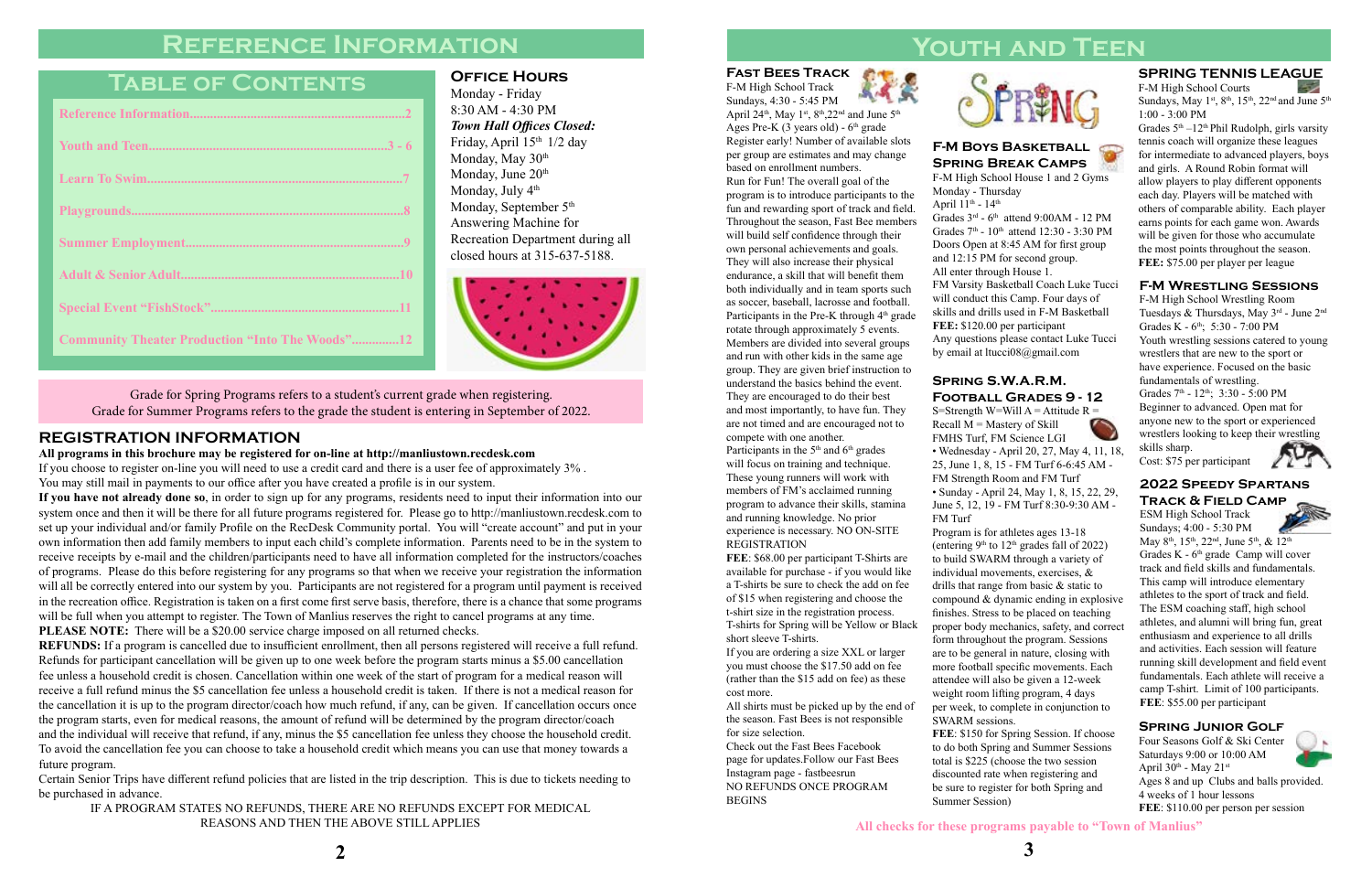### **F-M Boys BASKETBALL Camps**

F-M High School House 1 and 2 Gyms Two Camps: Monday - Thursday June  $27^{\text{th}}$  -  $30^{\text{th}}$  and July  $25^{\text{th}}$  -  $28^{\text{th}}$ Grades  $3^{\text{rd}}$  -  $6^{\text{th}}$  attend  $8:00$  AM - 12 PM Grades 7<sup>th</sup> - 10<sup>th</sup> attend 1:00 - 5:00 PM Doors Open at 7:45 AM for first group and 12:45 PM for second group. All enter through House 1. FM Varsity Basketball Coach Luke Tucci will conduct these camps. Four days of practice relating to training and philosophies used at FM! HIGHLY RECOMMENDED FOR ALL MEMBERS OF OUR SCHOOL TEAMS, AS WELL AS BOYS INTERESTED IN BEING A PART OF OUR "HORNET" PROGRAM. Lots of skills & drills, contests, guest speakers, and FUN! **FEE:** \$150.00 per participant per camp (includes pinny) Any questions please contact Luke Tucci by email at ltucci08@gmail.com



# **Youth and Teen**

# **Youth and Teen**

**All checks for these programs payable to "Town of Manlius"**

### **F-M Field Hockey Clinic**



FM High School Turf Stadium Mondays (one Friday - August 5<sup>th</sup>) June 20, 27, July 11, 18, 25, August 5, 15 6:30 - 8:30 PM Grades  $7<sup>th</sup>$  -  $12<sup>th</sup>$ This clinic is for players entering  $7<sup>th</sup>$ -12<sup>th</sup> grade. The FM Field Hockey coaching staff will work on improving stick skills, positioning, off-ball movement and footwork, live play, as well as conditioning. Participants will be grouped by age, and or, ability during the sessions. We will work hard but have fun while focusing on improving overall individual and team skills. **FEE**: \$75 per participant This clinic is a partial fundraiser for the entire FM Field Hockey program. Equipment needed: field hockey stick, goggles (if desired), shine guard, mouth guard, turf shoes or sneakers, and a water bottle.

### **F-M High School Football Camp**



Monday - Wednesday; August 15<sup>th</sup> - 17<sup>th</sup> with rain date of August  $18<sup>th</sup>$  if needed Grades  $1^{st}$  -  $6^{th}$ ; 9:00 - 11:30 AM Grades 7<sup>th</sup> - 12<sup>th</sup>; 9:00 AM - 1:30 PM Coached by ESM Varsity Coach Kate Harris and Lucia Meola and Lindsey Neuhaus Lindner. This camp will focus on field hockey skills and strategies for all levels as well as get current players prepared for their upcoming seasons. There will be additional coaches that include past and present college field hockey players and coaches as well. Players will develop individual skills as well as team skills. Each day will feature individual stick skills, small sided games and scrimmage play. Each player receives a camp reversible. Players should bring

> F-M High School Turf Field Monday - Friday, August 8<sup>th</sup> - 12<sup>th</sup> 6:00 - 8:30 PM Entering Grades  $9<sup>th</sup>$  - 12<sup>th</sup> Each camper will learn fundamentals of their chosen position group along with instruction to schemes used in the fall. Special emphasis will be placed on physical activity and competing within each drill. Campers will be instructed by FM football staff at all levels. This is a non-contact camp, but bags and sleds will be used. Each camper will receive a camp tee/jersey. Participants must bring workout clothing, cleats and a water bottle to camp each day.

**FEE:** for Grades 1<sup>st</sup> - 6<sup>th</sup> Camp: \$55 by July 16<sup>th</sup>; \$65 after July 16<sup>th</sup> FEE: for Grades 7<sup>th</sup> - 12<sup>th</sup> Camp: \$80 by July  $16^{th}$ ; \$85 after July  $16^{th}$ Add \$10 if renting a stick for the week

Grades  $5<sup>th</sup>$  -  $9<sup>th</sup>$  Directed by ESM Varsity Volleyball Coach Denise Felicia and assisted by ESM Modified Boys Volleyball Coach Kevin Neff. This camp will focus on teaching the fundamentals of volleyball in a fun environment. Drills and various games that emphasize the fundamentals will be used. Each participant will receive a t-shirt (Adult sizes only). This is open to boys AND girls.

**FEE:** \$50 per participant includes t-shirt.

### **ESM Summer Youth Baseball Camp**

ESM High School Baseball Field Monday - Friday; July 11<sup>th</sup> - 15<sup>th</sup> 8:00 AM - 12 Noon Grades  $4<sup>th</sup>$  -  $6<sup>th</sup>$  This camp is dedicated to developing skills for youth baseball players. Players will develop individual skills as well as team skills. Each player receives a camp T-shirt. Players should bring baseball gear for inside and outside. Please bring sneakers to use in the gym in case of inclement weather. Players divided based on skill level. **FEE**: \$75.00 includes camp t-shirt

Grades  $5<sup>th</sup>$  -  $12<sup>th</sup>$  Under the direction of Varsity Soccer Coach Mark Carr. Come join the ESM Coaching staff to help get prepared for the upcoming fall season. Players will not only get the skills to help them succeed, but they will have fun playing the world's game. **FEE:** \$50.00 per participant ESM Students in  $7<sup>th</sup>$  -  $12<sup>th</sup>$  Grade will also participate in an ESM Soccer League on Monday evenings at Pine Grove Middle School.

### **ESM Field Hockey Camps** ESM Stadium Turf Field

Grades  $3^{rd}$  -  $7^{th}$  This camp will focus on teaching the fundamentals of tennis in a fun environment. Drills and various games that emphasize the fundamentals will be used. This is open to boys and girls in any district. We will be inside Pine Grove Middle School if there is inclement weather. Maximum 36 participants **FEE:** \$50 per participant Registration ends June 26<sup>th</sup> Equipment needed: Tennis Racquet, Sneakers, Water Bottle, Facemask, (to be worn if we are inside due to weather unless requirements change but not necessary outside) and Hat and/or Sunglasses (optional).

Grades  $7<sup>th</sup> - 10<sup>th</sup>$  This camp is dedicated to developing skills such as defensive strategies and offensive skill work. Players will develop individual skills as well as team skills. Baseball specific training and "at-home" drills will be discussed. Players will be divided based on skill level. Please bring inside and outside gear.

cleats, shin guards, field hockey stick, mouthguard, goggles (if desired), water bottle, and lunch or a snack. Bring sneakers for inclement weather. If interested in trying goalie please note that so we can make sure to have equipment.

### **ESM Volleyball Skills and Drills**

ESM High School Small Gym Tuesday, July  $19^{th}$  - Friday, July  $22^{nd}$ 9:00 AM - 12 Noon

**Football**  Grades  $9<sup>th</sup>$  -  $12<sup>th</sup>$ 



- Mondays July  $11^{th}$ ,  $18^{th}$ ,  $25^{th}$ , Aug  $1^{st}$
- 7 on 7 passing league off-site 5:30- 8 PM
- Tuesdays July  $12<sup>th</sup>$ ,  $19<sup>th</sup>$ ,  $26<sup>th</sup>$  Football
- Class FMHS Science LGI 6-7:30 PM
- Wednesday July  $13<sup>th</sup>$ ,  $20<sup>th</sup>$ ,  $27<sup>th</sup>$ , Aug  $3<sup>rd</sup>$ - Swarm Practice - FM Turf
- **FEE:** \$150 for Summer Session

\$225 Total if register for both Spring and Summer Sessions

Summer SWARM for Grades 7<sup>th</sup> - 8<sup>th</sup> **offered and includes the Tuesday and Wednesdays above for a fee of \$85**

F-M High School Turf Field Monday - Thursday, August  $1<sup>st</sup>$  -  $4<sup>th</sup>$ 



Maximum 40 participants. **FEE:** \$65 per participant until July 1<sup>st</sup>; After July  $1<sup>st</sup>$  \$70 per participant Equipment needed: Knee Pads, sneakers, water bottle, facemask (to be worn at all times, unless a mask break is given or a break is needed, or requirements change)

6:00 - 8:30 PM Entering Grades  $7<sup>th</sup>$  -  $8<sup>th</sup>$ Each camper will learn the fundamentals of football including position specific stance and techniques along with over-all football knowledge appropriate for the modified level. Campers will be instructed by FM football staff at all levels. Special emphasis will be placed on physical activity while learning the basics of football in a non-contact setting; bags and sled may be used. Each camper will receive a camp tee/jersey. Participants must bring workout clothing, cleats and a water bottle to camp each day. **FEE:** \$50 per participant includes t-shirt.

### **ESM Boys Soccer Training**

ESM High School Turf Field Sundays; June  $5<sup>th</sup>$  - July  $24<sup>th</sup>$ 5:30 - 7:00 pm

> Four Seasons Golf & Ski Center Ages 8 and up Session I June  $27<sup>th</sup>$  - July  $20<sup>th</sup>$ Session II July  $25^{\text{th}}$  - August  $17^{\text{th}}$ Mondays & Wednesdays; 9 or 10 AM 4 consecutive weeks of 2 lessons per week. Clubs and balls provided. End each session with a round at Lyndon Golf Course.

### **ESM Tennis Skills and Drills**

Pine Grove Middle School Tennis Courts Monday - Friday, June  $27<sup>th</sup>$  - July 1st 9:30 - 10:30 AM

Grades  $3^{\text{rd}}$  &  $4^{\text{th}}$ ; July  $5^{\text{th}}$  -  $8^{\text{th}}$ Grades  $4<sup>th</sup>$  &  $5<sup>th</sup>$ ; July  $11<sup>th</sup>$  -  $14<sup>th</sup>$ Grades  $5^{th}$  &  $6^{th}$ ; July  $18^{th}$  -  $21^{st}$ This camp will be focused on immersive outdoor experiences that will introduce campers to the wonders of our local environment. The camp will be spent exploring Pratts Falls (Onondaga County Park) with the possibility of another park as well, where we will be able to spend time in nature. Park pavilions will be our home base. Hands-on experiences in our natural world will allow young naturalists to experience, appreciate, and wonder at the interconnectedness of everything on Earth. Activities will include observations, discussions, and classification of birds, insects, trees, plants, aquatic life, fossils, rocks, local geology, and more. Each day will be a mixture of activities with different themes as we hike and play games throughout the parks visiting a variety of ecosystems. Participants should bring a bag lunch and dress for the weather. Clothing should be the kind you don't mind getting a little dirty as we will be exploring the wilderness. Camp Director is Marcus Pitts who is a local certified Earth Science teacher and graduate of SUNY ESF.

### **ESM Modified/JV Prep Baseball Camp**

ESM High School Baseball Field Monday - Friday; July  $18^{\text{th}}$  -  $22^{\text{nd}}$ 8:00 AM - 12 Noon

**FEE:** \$85.00 includes camp t-shirt.

### **F-M Girls Hornet Hoops**

FM High School House 1 Gym Tuesdays, Wednesdays, Thursdays July  $6<sup>th</sup>$ ,  $7<sup>th</sup>$ ,  $12<sup>th</sup>$ ,  $13<sup>th</sup>$ ,  $14<sup>th</sup>$ ,  $19<sup>th</sup>$ ,  $20<sup>th</sup>$ ,  $21<sup>st</sup>$ , August 2<sup>nd</sup>, and 3<sup>rd</sup> Grades 3rd - 7th; 8:00 - 10:00 AM Grades  $8^{th}$  -  $12^{th}$ ; 10:00 AM - 12 Noon This marks the twenty-third year of Hornet Hoops, the summer basketball experience for girls. F-M varsity coach Scott DeForest and junior-varsity coach Nicole Kelly will lead participants through ten sessions that offer fun opportunities to work on individual skills, game concepts, and scrimmage situations. Participants will also come away with individual drills/ skills to practice at home on their own. There will be great music, fun contests, and theme days like Crazy Hair Day, Outfit Clash Day, and Spirit Day! Come build confidence and develop your game in an atmosphere that blends some hard work, encouragement, and lots of fun! **FEE:** \$140 per participant

Additional members,same household \$100 No other pro-rating of price is available. Players are welcome to register and join as many days as they are available for the fee listed.

### **FM Youth Field Hockey Camp**

FM High School Turf Stadium Monday - Thursday; July  $11^{th}$  -  $14^{th}$ 10:30 AM - 12:30 PM Grades 1st-6th This camp will focus on field hockey skills for new/beginner players! Players will develop individual skills as well as team skills. Each day players will learn individual stick skills, group drills, and practice scrimmage play. Each player receives a camp t-shirt. Players should bring a field hockey stick, shin guards, mouthguard, goggles (if desired), water bottle, and a snack. Field hockey sticks will be available to borrow for the clinic if needed.

**FEE:** \$60.00 (includes camp t-shirt)

### **Summer S.W.A.R.M.**

See SWARM description on Page 3 under Spring SWARM

### **F-M Modified Football Camp**

### **Summer Junior Golf Lessons**

**FEE**: \$135.00 per person per session

### **Young Naturalists Camps**

Pratts Falls 10:00 AM - 3:00 PM 3 Camps offered

Each week of the Young Naturalist camp will be slightly different to reflect ageappropriate activities and depth. **FEE**: \$200 per naturalist per camp week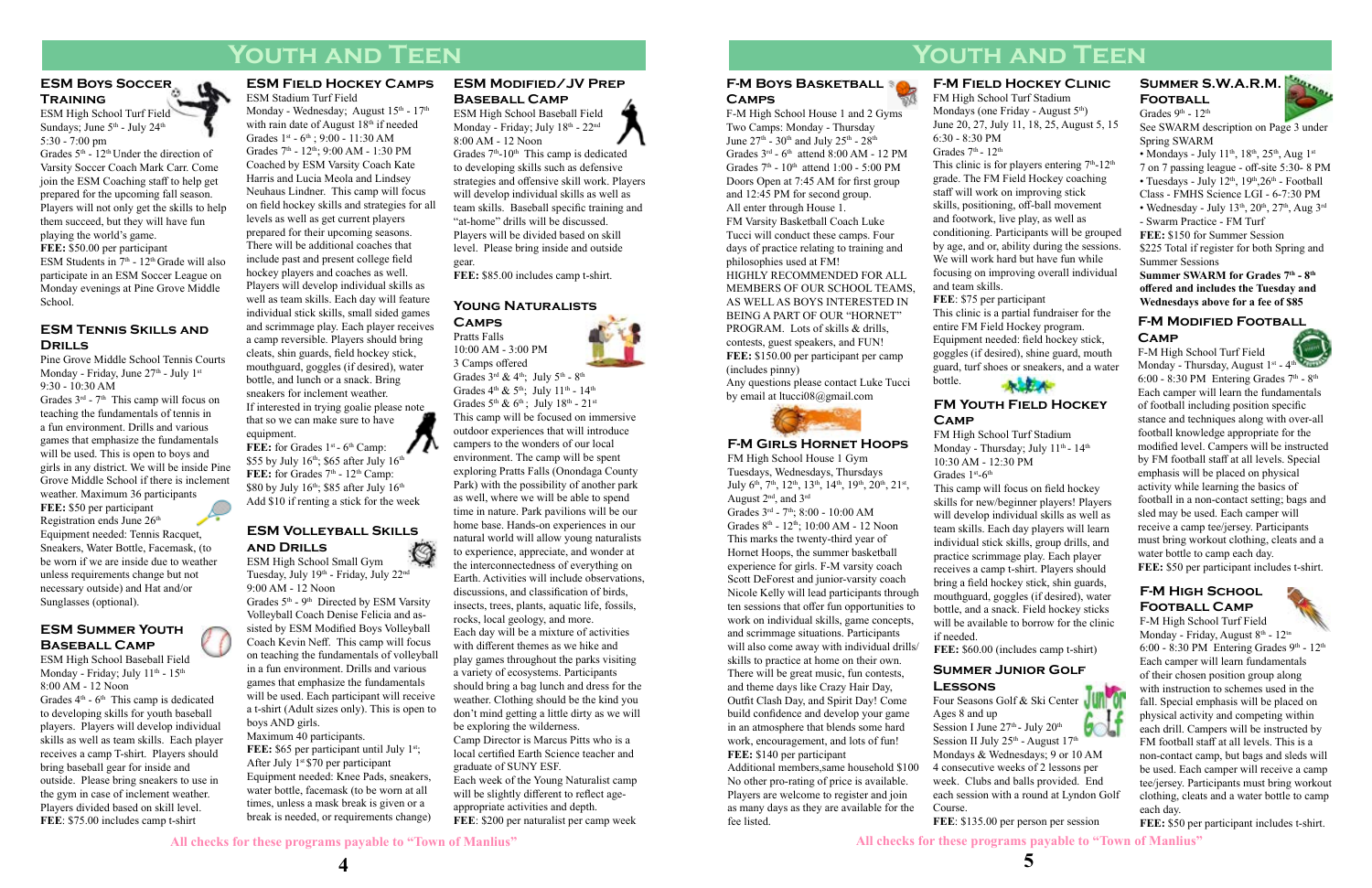**Hornets Volleyball** 

Fayetteville-Manlius High School Gyms Monday-Thursday; August  $8<sup>th</sup>$  -  $11<sup>th</sup>$ Grades  $7<sup>th</sup>$  -  $12<sup>th</sup>$ 

# **Camp**

Girls: 9:00 AM - 12:30 PM Boys: 1:00 PM - 4:30 PM

Monday - Thursday June 27<sup>th</sup> - 30<sup>th</sup> 8:30 - 11:00 am Grades  $4<sup>th</sup>$  -  $10<sup>th</sup>$ 

Camp will focus on building volleyball fundamentals including passing, setting, hitting and serving. Strategies for team offense and defense will be incorporated. Each day will feature individual skills development and team play. The FM Volleyball coaching staff will lead the camp along with other area coaches and current collegiate players. Space is limited, register early.

F-M High School Turf Field Monday - Friday, July 25<sup>th</sup> - 29<sup>th</sup> Grades  $3^{rd}$  -  $7^{th}$ ; 9:00 - 11:30 AM Grades 8<sup>th</sup> - 12<sup>th</sup>; 1:00 - 3:30 PM Girls grades 8<sup>th</sup> - 12<sup>th</sup>

> **FEE:** \$100.00 per athlete, camp t-shirt is included.

### **Tennis Camp**

The camp will provide girls of all skill levels the chance to improve their individual technique as well as develop small and large group tactics in a fun and encouraging environment. Each day will feature match play in addition to small sided games aimed to help each player improve. Head Coach Brent Ostrander, Assistant Coach Keith Comfort, and other F-M coaches will be joined by former F-M varsity soccer players. Each player will receive a camp T-shirt. Players should bring, cleats, shin guards, soccer ball, sunscreen, and water bottle each day. FEE: \$100.00 per session until June 14<sup>th</sup>  $$110.00$  after June  $14<sup>th</sup>$ .

F-M High School Courts







and Jon Fox, JV tennis coach will direct this camp for boys and girls. Players will be grouped by age and ability. Varsity tennis players will help instruct the camp. FEE: \$85.00 per player Protocols in place by the State, County and school district at the time of the camp

F-M High School Courts Fridays, July 1st - 29th  $9:00 - 11:00$  AM Grades  $5<sup>th</sup>$  -  $12<sup>th</sup>$ .

Grades  $K - 5<sup>th</sup>$  After having a blast in our kickoff year - we are back for year! Great opportunity to be introduced to lacrosse or grow your love for the game. Players of all abilities are welcome! The Summer Lax program will be fun, energetic and work on the skill development and knowledge of lacrosse. Led by Coach Lauren Orlandella, a 2nd grade teacher at Enders Road and Coach Jenn Deuel, a Physical Education teacher at Mott Road Elementary, and some amazing college players! Sessions include shooting, stick skills, popsicles, sunshine, water balloons and crafts! Come join us for Foundations, Friends and Fun! Each laxer will receive a reversible jersey.

\*open to athletes from all districts! F-M High School Turf Field Monday - Wednesday; July 18<sup>th</sup>, 19<sup>th</sup> and 20<sup>th</sup> Grades 2nd - 7th; 8:30 - 11:30 AM Grades  $8^{th}$  -  $12^{th}$ ; 1:00 - 4:00 PM A fun and competitive 3-day camp for girls lacrosse players of all ability levels. Camp will be led by Varsity Coach Leah Tuck. Additional staff will be comprised of additional FM coaches and current college players from Michigan, Northwestern, Lemoyne, Siena, Ithaca and more. Campers will receive individual coaching in all areas of their game including offense, defense, goal keeping, stick skills, fitness and more. Camp sessions will feature both drills and competitive game play and lots of FUN! Each camper will receive a reversible jersey. Campers should come ready to play with water, a mask, lacrosse stick, mouth guard, goggles and appropriate footwear. ALL appropriate COVID precautions will be taken. FEE:  $$120.00$  if received by July 1st.  $$125.00$  if after July 1st

### **Summer Tennis League**

Phil Rudolph, girls varsity tennis coach will organize these leagues for intermediate to advanced players, boys

and girls.

A Round Robin format will allow players to play different opponents each day. Players will be matched with others of comparable ability. Each player earns points for each game won. Awards will be given for those who accumulate the most points throughout the season.

\$110 for each additional sibling Scholarships are available, please contact Peggy Kenyon (pkenyon@townofmanlius. org) if interested in a need based scholarship.

### **FM GIRLS SOCCER CAMP** will be followed.

F-M High School field #4 (the grass field near the turf field) Tuesday - Thursday; July 26<sup>th</sup>, 27<sup>th</sup>, & 28<sup>th</sup> 9 - 11:00 AM 8.

**FEE:** \$75.00 per player per league

### **Summer LAX For Girls**

\*open to girls from all districts! F-M High School Turf Field A Tuesdays, Wednesdays, Thursdays June  $28^{\text{th}}$ ,  $29^{\text{th}}$ ,  $30^{\text{th}}$ , July 5<sup>th</sup>, 6<sup>th</sup>, 7<sup>th</sup>, 12<sup>th</sup>, 13<sup>th</sup> & 14<sup>th</sup> 8:00 - 10:00 AM

Boys Grades 1st - 7th Varsity Coach Doug Madden will be conducting a lacrosse camp to improve your lacrosse skills. Working on passing and catching, lots of shooting drills, and team offense and defense concepts. Come learn the great game of lacrosse and have lots of fun doing it!

Please bring a lacrosse stick, mouth guard, goggles, and water bottle. All appropriate COVID precautions will be taken. FEE: \$155.00

 \$145.00 for any additional sibling Scholarships are available, please contact Peggy Kenyon (pkenyon@townofmanlius. org) if interested in a need based scholarship.

### **FM Girls Lacrosse Camp**

**SESSION I:**  July 5<sup>th</sup>- July 22<sup>nd</sup>

**SESSION II:**  July  $25^{\text{th}}$  - August  $12^{\text{th}}$ 





### **F-M Boys Lacrosse Camp**

**FEE:** \$80.00 includes a t-shirt Covid-19 Protocols recommended at time of camp will be followed Please bring the following equipment to camp. Helmet, gloves, arm pads, shoulder pads, stick, cleats as we will be on the grass. Coach Madden can provide mouth pieces for \$1 if needed

# **Youth and Teen**

**All checks for these programs payable to "Town of Manlius"**



**REGISTRATION** opens for **Town of Manlius Residents** Monday, April 4<sup>th</sup> at 9:00 AM and opens for **Non-Town of Manlius Residents Monday, April 18th** Registration will be accepted until June 24<sup>th</sup> for Session I and until July 15<sup>th</sup> for Session II **Classes may fill before these dates.** Register on-line at http:/manliustown.recdesk.com or by mail to 301 Brooklea Drive Fayetteville, NY 13066 must be postmarked April 4<sup>th</sup> or later. Please feel free to call the office at 315-637-5188

with any registration questions. 

# **Learn To Swim**

**FEES:**

### **Town of Manlius Residents:**

1st child in family - \$70 per session 2nd child in family- \$60 per session 3rd child in family - \$50 per session 4th child in family - \$40 per session 5th + child in family - \$30 per session Scholarships are available for one session of swim to those Town of Manlius residents in need. Please call the office at 315-637-5188.

### **Non-Residents:**

1 child - \$90.00 per 3 week session No family discount

Class Levels 1 - 4 will be offered at 9 and 10 AM

Dieta Dieta Dieta Dieta Dieta

**LEVEL 1:** Introduction to Water Skills. For beginner swimmers ages 4 and up. **LEVEL 2:** Fundamental Aquatic Skills. Bob 3 times then exit water (must fully submerge) travel 5 yards, glide and float with support.

\*A pass will be provided for entrance to Green Lakes during the lessons for those registered. The passes will be handed out to participants on the first day of class. Green Lakes will have a list of particpants for entrance to the park on the first day and after that you will need to show your pass. \*Programs will be cancelled only in case of thunder, lightning or storm warnings. \*We are not able to make up cancelled lessons. \*We reserve the right to cancel any class. \*Class level offerings may change based on demand. **AMERICAN RED CROSS SWIM LESSON COURSE PRE-REQUISITES**

**LEVEL 3:** Stroke Development. Float and glide unassisted. Swim using combined arms and legs for 5 body lengths, roll to back float for 15 seconds roll to front then continue swimming for 5 body lengths. **LEVEL 4:** Stroke Improvement. Jump into deep water from the side, swim front crawl for 15 yards, maintain position by treading or floating for 30 seconds and swim elementary backstroke for 15 yards.

### **All classes are held at Green Lakes State Park Classes are 45 minutes long starting at 9 AM or 10 AM Monday through Friday**

### **additional information:**

The Town of Manlius Recreation Department is currently accepting applications for Water Safety Instructors and Lifeguards for the Learn To Swim Program held at Green Lakes State Park. Lifeguards must have current certification in Lifeguarding, Waterfront Module, CPRFPR and Standard First Aid. W.S.I. must have current certification in all of the above listed courses and W.S.I. A link to the application can be found on the recreation page on the Town of Manlius Website. www.townofmanlius.org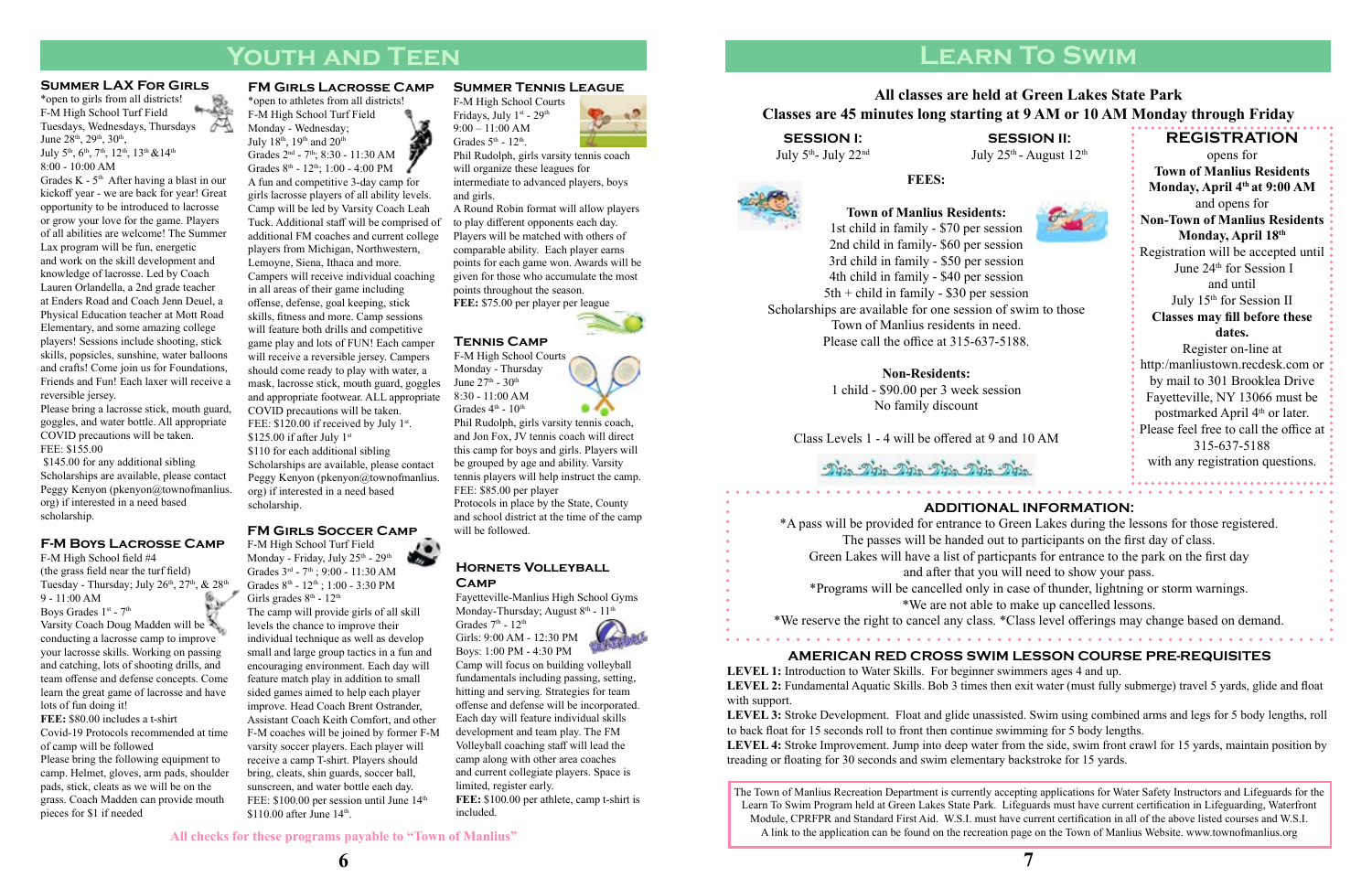# **Summer Playground**

### **Pinegrove Middle School**

Kindergarten-8th Grade (entering in Fall of 2022) Must be 5 years old by 12/1/22



Session II July 25<sup>th</sup>-August 12<sup>th</sup>



Playground is a six week program (two 3 week sessions) Monday through Friday, 8:30 AM to 12 Noon, rain or shine. The playground programs consist of special events, field trips, theme days, games, arts & crafts and much more!

> **Eagle Hill Middle School**  Kindergarten-8th Grade (entering in Fall of 2022) Must be 5 years old by 12/1/22

### **The Town of Manlius Recreation Department will offer Summer Playground Programs at:**  Enders Road Elementary School and Pinegrove Middle School Two sessions will be offered at each site.

Does not live in the Town of Manlius or is not a student at the school in which they will be attending Playground. \$100.00 per child, per session

You may register your child/children for one or both sessions.



Session I July 5th-July 22nd

(Closed July  $4<sup>th</sup>$ )

### **LATE FEES**

**IF YOU ARE NOT REGISTERED FOR SESSION I BEFORE JUNE 24th AT 4:30PM YOU WILL HAVE TO COME TO THE RECREATION DEPARTMENT AND REGISTER IN PERSON BEFORE YOUR CHILD CAN ATTEND PLAYGROUND. YOU WILL BE ASSESSED A \$25/CHILD LATE FEE. IF YOU ARE REGISTERING FOR SESSION II ONLY YOU NEED TO BE REGISTERED BY JULY 15TH BY 4:30PM AFTER WHICH YOU WILL HAVE TO COME TO THE RECREATION DEPARTMENT AND REGISTER IN PERSON. YOU WILL BE ASSESSED A \$25/CHILD LATE FEE.**

### **PLAYGROUND FEES:**

*\*Includes T-Shirt*

**Residents**:

Lives in the Town of Manlius or is a student at the school in which they will be attending Playground.

### **Non-Residents**:

First Aid **LEGUAR** 

**Make Checks Payable to: "Town of Manlius Recreation"**

## **NO REFUNDS**

1 CHILD, 1 SESSION: \$80.00 2 CHILDREN, 1 SESSION: \$155.00 3+ CHILDREN, 1 SESSION: \$255.00 1 CHILD, 2 SESSIONS: \$150.00 2 CHILDREN, 2 SESSIONS: \$295.00 3+ CHILDREN, 2 SESSIONS: \$430.00

### **how to register**

**STEP 1: Create a Profile (See Page 2) STEP 2: Register by using any of the ways below** 

1. Walk in and register in the office. *Please bring with you immunization records.*

2. Mail Check to: Town of Manlius Recreation 301 Brooklea Drive Fayetteville, NY 13066 *Please include immunization record* 3. On-line with a credit card. *Immunization records must be uploaded when registering online.* 

The Town of Manlius Recreation Departme \*Playground Counselor \*Playground Counselor in Training \*Learn to Swim Lifeguards  $*$ Dates of Summer P Playground H Learn to Swim Please see below for more For an application please visit: http:

# **PLAYGROUND**

COUNSELOR IN TRAINING (This is considered a "program" and a fee is attached to participate. This is a non paying position.) \*Entering at least  $9<sup>th</sup>$  grade in Fall 2022 If you are 16 years old with no experience this is the program for you!

\*Committ to a 3 week session

\*Has a strong desire to work with children and is able to color, paint, throw a ball, slide, dance, sing, laugh and smile!





\*17 years old is preferred We may hire you at 16 years old and going into 11th grade if you have had prior experience working with children or you have already participated in our CIT Program.

\*Previous experience working with children

\*Able to commit to working all 6 weeks



# **Summer Employment**

| nt is currently looking to fill the following positions:<br>Playground Counselor in Training<br>Learn to Swim Water Safety Instructors<br>HELP<br><sup>NANTED</sup><br>rograms: July 5 <sup>th</sup> -August 12 <sup>th</sup><br>ours: 8:00am-12:30pm<br>Hours: 8:00am-11:00am<br>e information about each position.<br>s://www.townofmanlius.org/196/Recreation |  |
|------------------------------------------------------------------------------------------------------------------------------------------------------------------------------------------------------------------------------------------------------------------------------------------------------------------------------------------------------------------|--|
|                                                                                                                                                                                                                                                                                                                                                                  |  |
|                                                                                                                                                                                                                                                                                                                                                                  |  |

# **LEARN TO SWIM** LIFEGUARD

\*Must be at least 15 years old

\*Current Certification in: Lifeguarding, Waterfront Module, CPRFPR and Standard

# **LEARN TO SWIM** WATER SAFETY INSTRUCTOR

\*Must be at least 16 years old

\*Current Certification in: Lifeguarding, Waterfront Module, CPRFPR, Standard First Aid and W.S.I



**The Town of Manlius will reimburse you the cost of cerification courses pending a successful interview and signed agreement to work the Learn to Swim Program the summer of 2022.**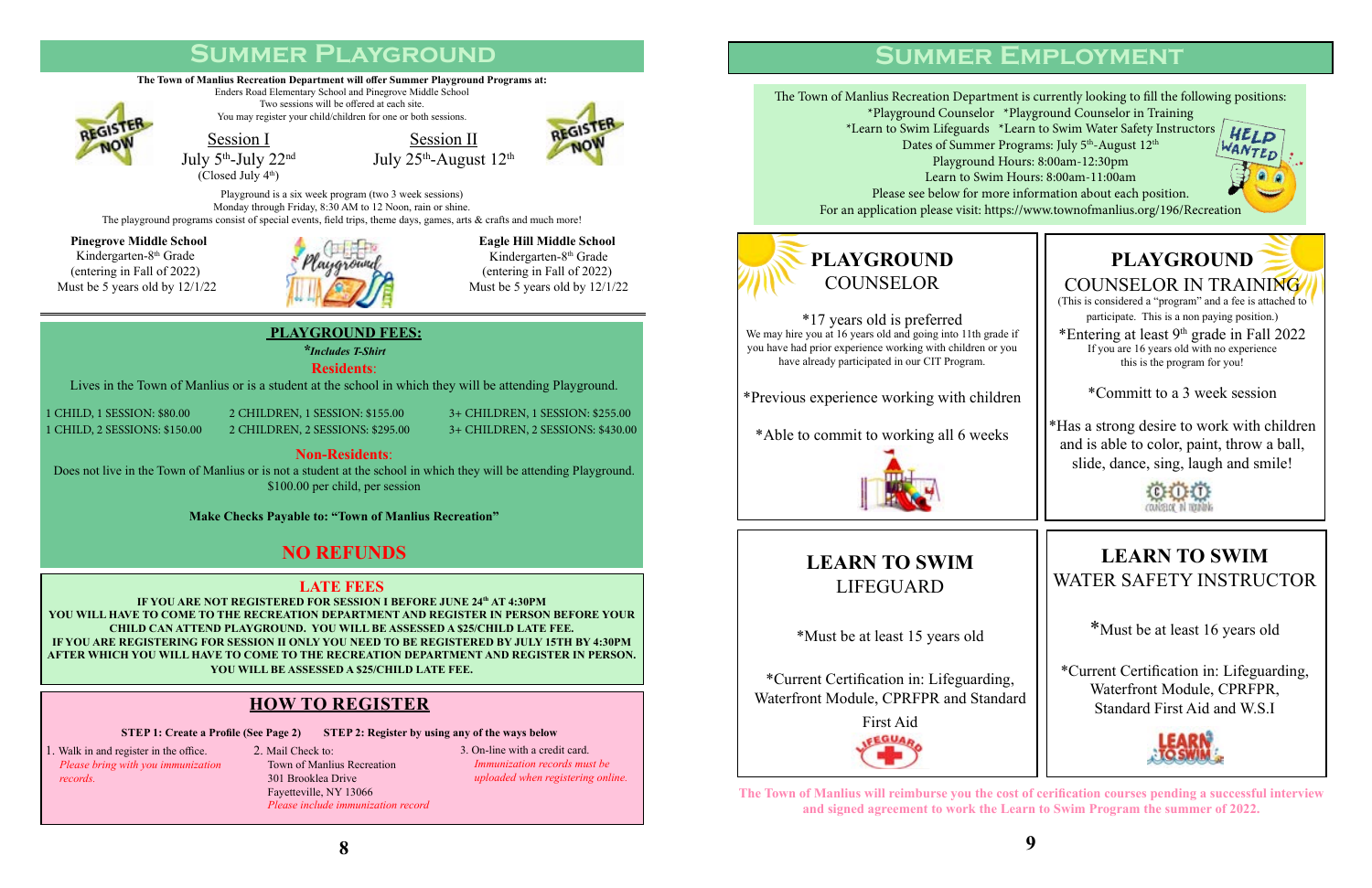**Help stock Green Lake with Rainbow Trout at Green Lakes State Park**



The first 500 children to receive a wristband will adopt a fish and place the fish into their new home of Green Lake. All children must be accompanied by an adult. Wristbands will be handed out starting at 11 AM

Buckets for the transfer of fish will be provided. (Please do not bring your own bucket) There will be no fishing allowed at north end of Green Lake during event.

Mondays 6:00-8:00 PM June 6<sup>th</sup>-September 5<sup>th</sup>



**\*Crafts \*Backyard Bass Fishing \*Fish ID station \*Town of Manlius Police Command Trailer \*Bull and Bear Food Truck \*Free Tree Sapling (see below)**



*Town of Manlius Tree Commission invites the first 100 families to visit their informational table to receive a free tree sapling that they can plant at home.*

# **FREE EVENT** Co-Sponsored by The Village of Fayetteville Recreation, The Town of Manlius Recreation,

June 29<sup>th</sup>-July 20<sup>th</sup> Enjoy four weeks of one-hour golf

the Office of New York State Parks, Recreation and Historic Preservation, and Onondaga County Parks.

### **PICKLEBALL**

Eagle Hill Middle School Pickleball Court (tennis courts) Enders Road, Manlius

Pickleball is a fun sport that combines many elements of tennis, badminton and ping-pong. You can play one on one or doubles so bring a friend. This is a pick up program so teams and games are decided amoungst the players in attendance. Bring your own equipment. Come as little or as much as you want and play this fun and easy to learn game. Covid protocol will be followed as directed by NYS and Onondaga County. **FEE:** \$10.00 payable to

**"Town of Manlius"**.

# **Adult And Senior Adult**

### **GOLF LESSONS**

Four Seasons Golf & Ski Center Route 5, Fayetteville

Wednesdays 5:30pm or 6:30pm Spring Session: April  $27<sup>th</sup>$ -May  $18<sup>th</sup>$ Summer Session:



Our trip includes a combination ticket to visit both the Corning Museum of Glass and the Rockwell Museum of Western Art, roundtrip motorcoach transportation, Travel Choice Escort, and all taxes and gratuities. \$15.00 Corning Glass meal voucher is included.

lessons covering all aspects of the game. Open to adults and youth 14 & up. You must pre-register. Balls and clubs are included. Please refer to Four Seasons for more

information regarding their current Covid practices.

**FEE:** \$110.00/session payable to **"Town of Manlius"**. FEE: \$94.00 Residents \$99.00 Non-Residents Bus Pick-Up: Immaculate Conception 8:30am Return approximately 6:15pm Cancellation Penalties: Prior to 5/1/22 – Fully Refundable

After 5/1/22– Non Refundable unless replacement found by Recreation Dept.

### **LILAC FESTIVAL SUSAN B. ANTHONY MUSEUM & HOUSE** May 19<sup>th</sup>, 2022 (Thursday) Join us for a Senior Day at the Lilac Festival in Rochester in Highland Park. There are more than 500 varieties of lilacs and more than 1,200 lilac bushes at Highland Park. Lunch is included at The Hideway, where they make real food with real ingredients. Locally sourced produce and grass-fed meats are the key to your favorite meal. Choose meal when registering \*Veggie Panini \*Steak Brie Sandwich \*Cheeseburger \*Chicken BLTA Wrap In the afternoon we will visit the Susan B Anthony Museum & House. Our docent-led tour led tour requires the ability to negotiate stairs. Our trip includes the Lilac Festival, included lunch, admission to the Susan B Anthony Museum & House, roundtrip motorcoach transportation, Travel Choice Escort, and all taxes and gratuities **LOOKING TO GET OUT? TAKE A DAY TRIP WITH US!**



### **CORNING GLASS MUSEUM**

June 22nd, 2022 (Wednesday)

Spring is the perfect time to visit Corning. Experience the newly expanded Corning Museum of Glass, explore the beauty and majesty of the West at the Rockwell Museum of Western Art, with an collection of Native artifacts dating back over 200 years. And don't forget shopping, dining, and historic walking tours on historic Market Street in downtown Corning's Gaffer district.

Take advantage of the FREE shuttle bus that connects the Corning Museum of Glass, the Rockwell Museum of Western Art, and Corning's Historic Gaffer District.

**FEE:** \$104 Residents





\$109 Non-Residents

Cancellation Penalties: Prior to 5/20/22 – Fully Refundable

After 5/20/22 – Non Refundable unless replacement found by Recreation Dept.

*PLEASE CALL THE TOWN OF MANLIUS RECREATION DEPARTMENT FOR FURTHER INFORMATION. AT THE TIME OF PRINTING THIS BROCHURE BUS PRICES WERE NOT AVAILABLE*  PER THE BUS COMPANY. WE ANTICIPATE HAVING MORE *DETAILED INFORMATION AND PRICING BY APRIL 15TH. THANK YOU FOR YOUR PATIENCE. PLEASE CALL: 315-637-5188*



Wednesday, April 13<sup>th</sup> from 11:00 AM - 1:00 PM